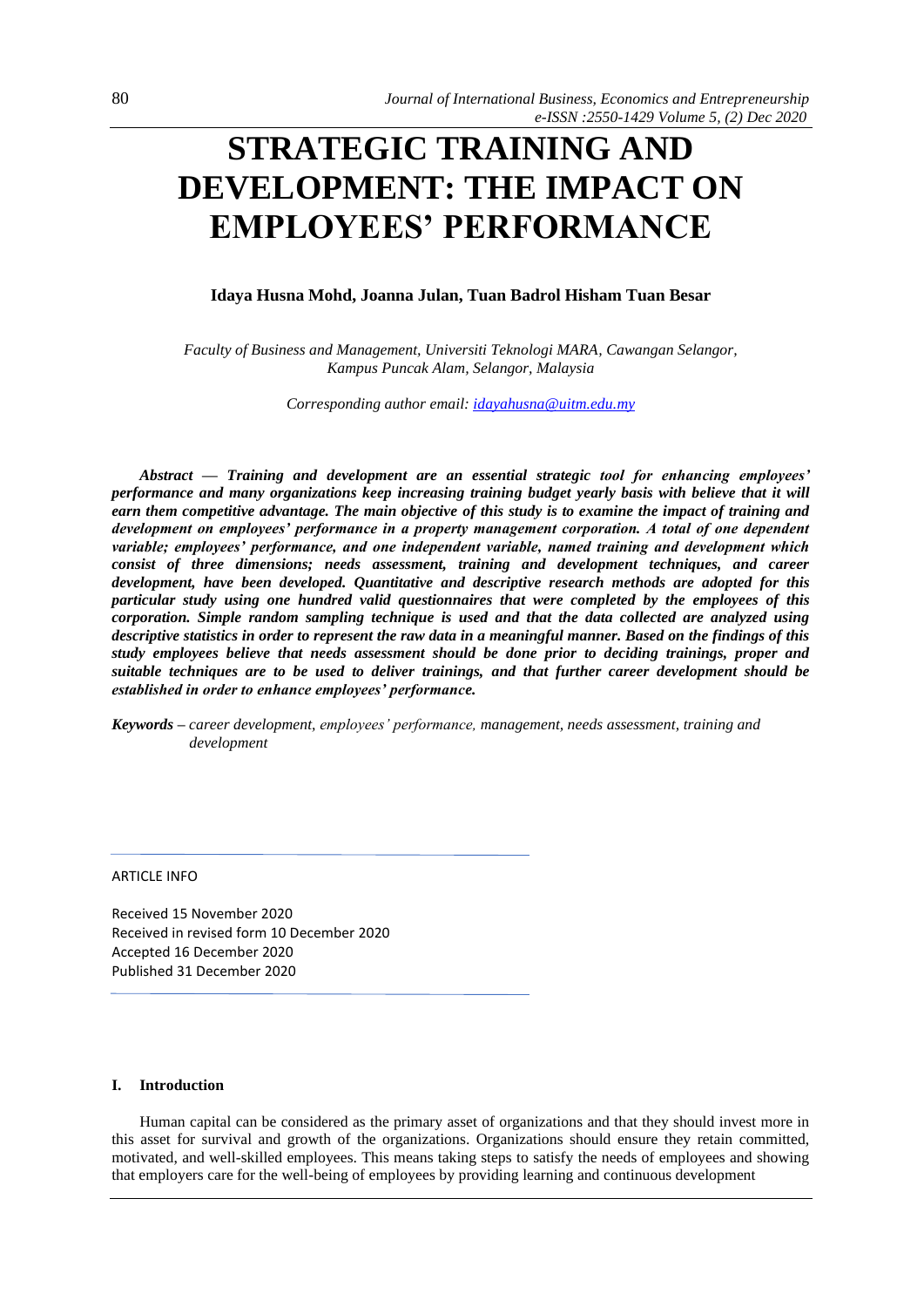opportunities. Human capital is crucial but expensive resource and in order to optimize their contributions, training programs should be provided. To make training and development effective, it should be well planned and systematically implemented. This is done through three ways that are the highlights of this study; needs assessment, training and development techniques, and career development. By implementing these three in any organization, they are said to be able to help improve employees' work performance.

Therefore, this research is done to see whether training and development do give positive impact on employees' performance which indirectly affects the corporation's performance as a whole and is able to bring the corporation as one of the top performers among the companies who are mainly involved in properties management in Malaysia.

### **II. Literature review**

### 2.1 Employees' Performance

According to Mohamud (2014) there is a positive relationship between training and employees' performance. Employees are motivated to work better if they are made to feel that their employers think and care for their well-being. Therefore, giving training and development to employees is one strategy that can make employees feel special and valued by their employers. When employers put in place training programs for their employees, they become aware of the desire of their employers to see them improve, thus will be motivated to work better. When employers put in place a training and development programs for their employees, employees think that their employers have the desire to see them improve, thus increase in motivation to work better (Appiah,2010). Being motivated will boost employees' morale hence making them work harder to achieve corporation's goals and mission. Not only that, employees' motivation increased as well as employees' performance and organization's performance increased due to training (Raza, Afridi and Khan, 2017).

#### 2.2 Needs Assessment

Malik and Alobaidli (2016) point out those training needs assessment or also known as TNA is widely used as an evaluation tool by organizations in many countries in order to determine if training is the best solution to their problems. Needs assessment typically involves three aspects; organizational analysis, person analysis, and task analysis.

Through organization analysis, it determines the appropriateness of training given the corporation's business strategy, resources available for training, and of course the support by managers and peers for training activities (Noe, 2013). If the training is not aligned with the corporation's business strategy, then it will be a waste of time and money. Person analysis is where it relates to the trainee himself or herself. Noe (2013) proposes that person analysis involves identifying whether performance deficiencies are results from a lack of knowledge, skill, or ability, or actually because of lack in motivation or work-design problem. Task analysis is regard to the important tasks that the employee has to complete. Besides important tasks, this analysis includes identifying knowledge, skill, ability and other that need to be emphasized in training for employees to finish their tasks. These are known as KSAOs. Current research done by Noe (2013) states that knowledge consists of facts or procedures, skill represents competency in performing a task, ability involves the physical and mental capacities in order to perform a task, whereas other refers to the conditions under which tasks are performed. Information on employee's job description would be necessary in this task analysis as specified tasks are written down under employee's job description. If the training is not aligned with the corporation's business strategy, then it will be a waste of time and money. Moreover, without the needed resources, such as budget, time, and expertise for training, it is impossible for the corporation to send its employees to trainings or even conducting trainings in order to improve the employees' performance. While needs assessment said to be crucial on employees' performance, this study looks into the relationship between needs analysis and employees' performance.

## 2.3 Training and Development Techniques

Training and development techniques can be segregated into two which are on-the-job and off-the-job trainings. On-the-job is defined as employees learning in the work setting and during work itself by observing workmates or managers performing the job and then them trying to imitate those behaviors (Noe, 2013). Onthe-job training can be quite useful for training newly hired employees, orienting transferred or promoted employees, cross-training employees within a department, and upgrading employees' skills when there is an entrance of new technology hence the orientation, job rotation, coaching, and mentoring techniques used. In contrast with on-the-job trainings, there will be off-the-job trainings. There are a few methods that are used in the organization's off-the-job trainings which include lectures, role play, and case study. Training and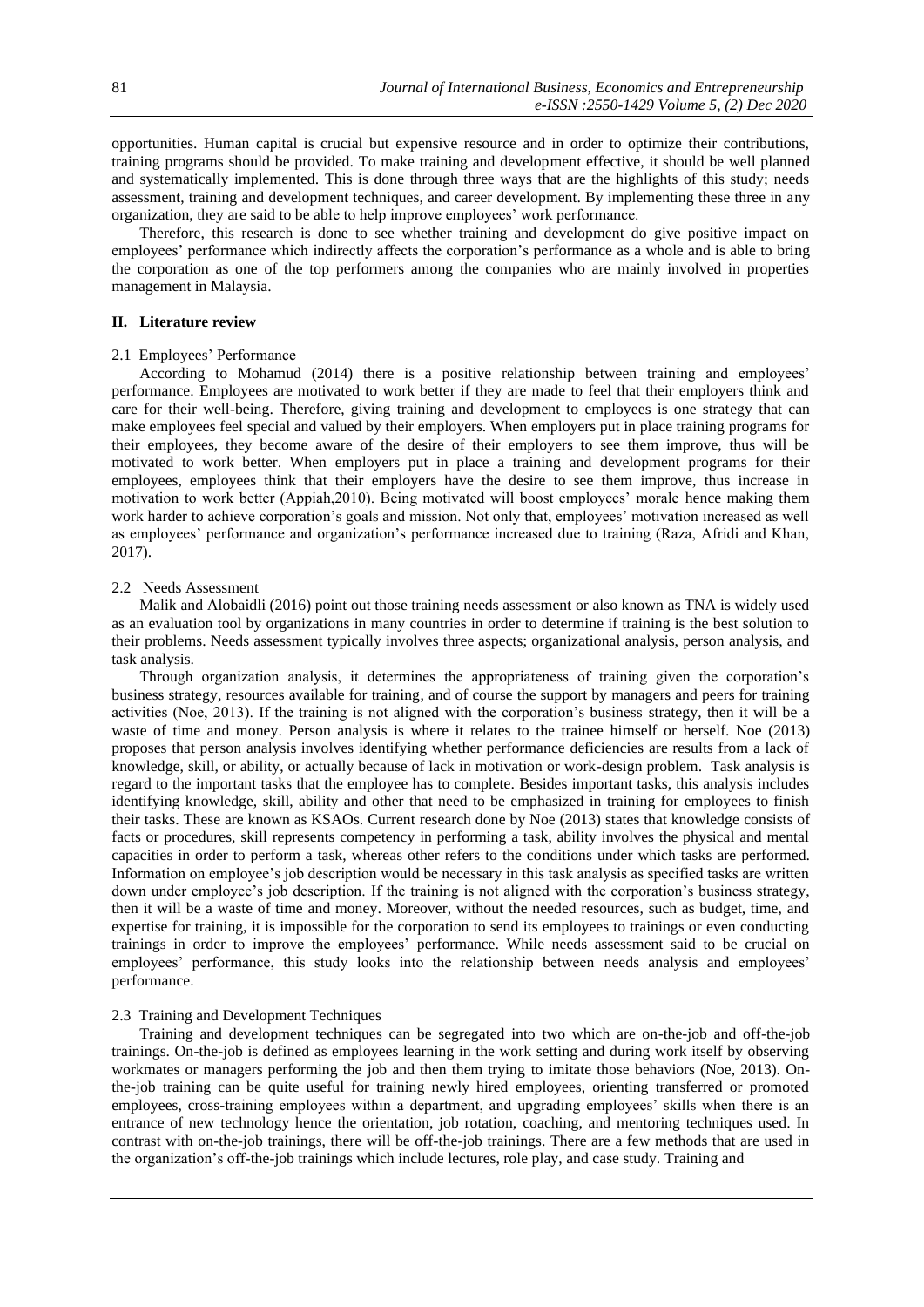development techniques are said to be one of the elements that would affect employee's performance. Thus this study seeks the relationship between training and development techniques and employees' performance.

## 2.4 Career Development

Training enables employees to gain promotion to a job of higher level and compensation too. The upward movement will expose employees to higher responsibilities and rank hence the improved work performance. Career development is critical in self-actualization and grants the deepest level of work motivation and satisfaction (Ngari, 2015). As of Maslow's hierarchy of needs, self-actualization sits on the top of the pyramid and is actually hard to achieve. However, employees who are able to have great career development will be able to achieve the state of self-actualization. Career planning that involves matching an employee's career aspirations with the job opportunities within the organization will lead to career path in the sequencing of specific jobs that are related to these opportunities (Mohamud, 2014). Kennedy (2009) emphasizes that employees will always want to develop career-enhancing skills, which will increase employees' motivation and high possibility of remaining in the organization. However, employees should seek to develop their own emotional competencies because doing so could help them gain career satisfaction (Hamid and Amir Ishak,2019). Therefore, organizations should start providing or sending employees to trainings related to careerenhancing skills and emotional competencies in order to enhance employees' performance. This study seeks the relationship between career development and employees' performance.

The Hypotheses developed connecting both training and developments with employees' performance are as follows:

- **H1.** There is a relationship between needs assessment and employees' performance.
- **H2.** There is an association between training and development techniques and employees' performance.
- **H3.** There is a relationship between career development and employees' performance.

#### **III. Research Methodology**

Research methodology is crucial in completing this study because it is a systematic process of identifying and formulating by setting objectives and methods for collecting, editing, and tabulating to find the solution.

The probability sampling technique was used in this study in order to distribute questionnaire. In this study, data were collected from employees in the property management organization in order to determine the relationship between needs assessment, training and development, career development and employees' performance.

The sample of population that is going to be used by the researcher is the employees of the corporation. Although this corporation is a statutory body in Malaysia, the population sample will be limited to the corporation itself only, which amounts about 133 employees only. Using the Krejcie and Morgan (1970) table, the sample size would be 100 respondents required as to complete this particular study. The data collected where then analyzed using IBM SPSS Statistics.

## **IV. Result and Discussion**

| Model          | <b>Unstandardized</b><br><b>Coefficients</b> |                      | <b>Standardize</b><br>d<br><b>Coefficients</b> | t     | Sig. |
|----------------|----------------------------------------------|----------------------|------------------------------------------------|-------|------|
|                | B                                            | Std.<br><b>Error</b> | <b>Beta</b>                                    |       |      |
| (Constant)     | 19.700                                       | .654                 |                                                | 5.391 | .000 |
| <b>NA</b>      | .280                                         | .087                 | .351                                           | 3.222 | .002 |
| <b>TDT</b>     | .072                                         | .112                 | .068                                           | .642  | .523 |
| CD             | .207                                         | .091                 | .255                                           | 2.283 | .025 |
| F-Value        | 17.009                                       |                      |                                                |       |      |
| Sig            | .000                                         |                      |                                                |       |      |
| Adjusted $R^2$ | .327                                         |                      |                                                |       |      |
| $\mathbb{R}^2$ | .347                                         |                      |                                                |       |      |

Table 1 Multiple Regression Analysis

As claimed by the outputs obtained, needs assessment is the most contributing factor towards employees' performance. As needs assessment increase by one standard deviation, employees' performance increase by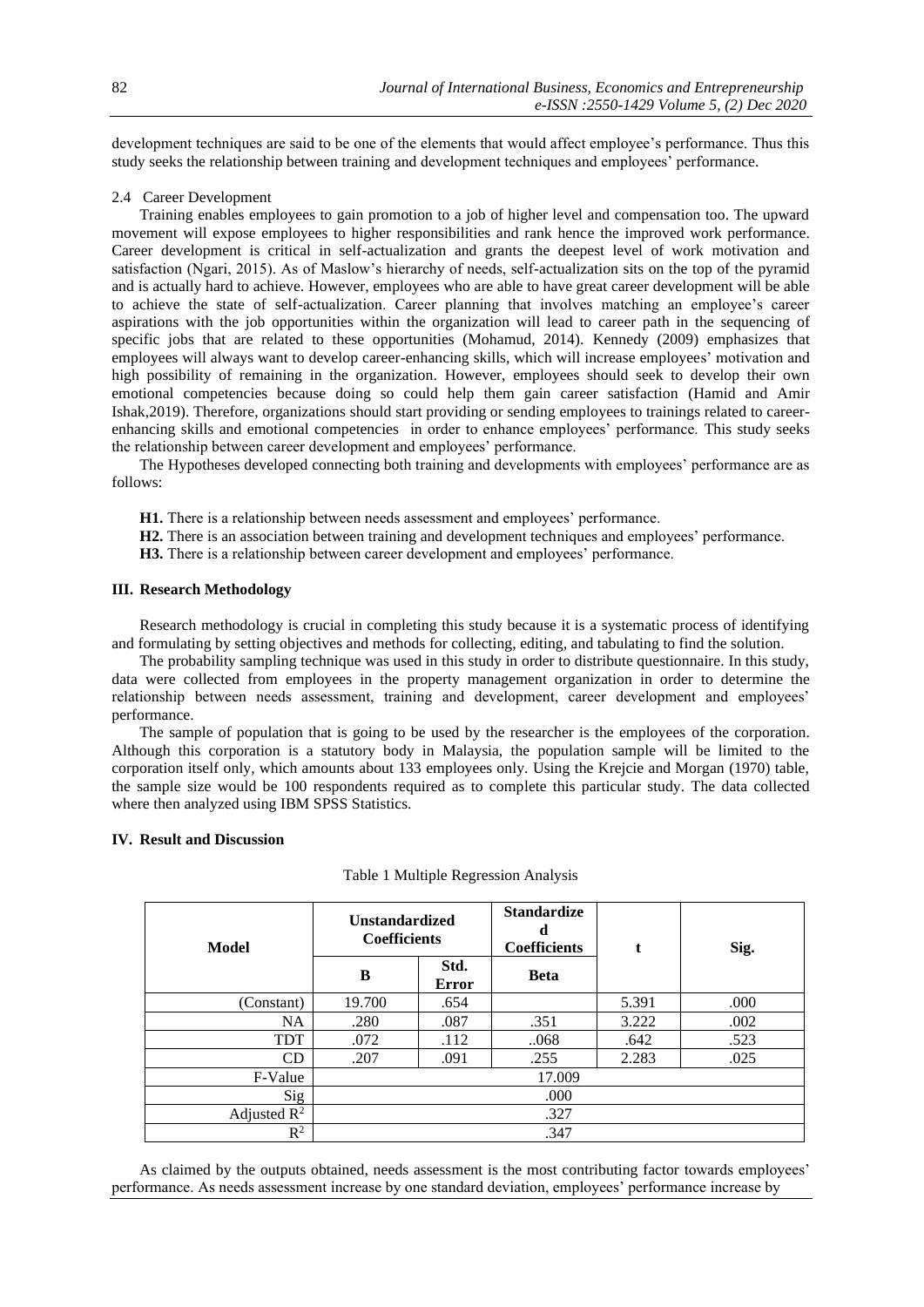0.351 of a standard deviation. It is the strongest variable with a beta weight of 0.351. The next factor would be career development. As career development increase by one standard deviation, employees' performance increase by 0.255 of a standard deviation. This is indeed the second strongest variable holding the beta weight of 0.255. It is then followed by the third strongest variable; training and development techniques. It has a beta weight of only 0.068. As training and development techniques by one standard deviation, then employees' performance will also increase by 0.068 of a standard deviation.

All of the independent variables are significantly explained by the dependent variable. In addition, this model predicts that for each unit increase in employees' performance, needs assessment will increase by 0.280 units, holding other independent variables constant. This is further supported by Malik and Alobaidli (2016) in their research stating that needs assessment does have a positive relationship with employees' performance. Additionally, for every unit increase in employees' performance, there will be an increase of 0.072 units of training and development techniques. Aligned to this statement is Raheja's study (2015) who mentions that training and development techniques aid in the improvement of employees' performance. Furthermore, for each unit of increase in employees' performance, career development will increase by 0.207 units. Kiima (2015) also supported this by emphasizing that career development positively impact employees' performance within an organization.

From the findings, it is crystal clear that the variables in this research do give impact on employees' performance. The three research objectives made earlier indicated that these objectives are proven to be positive and moderately correlated respectively. Thus, the three hypotheses; H1, H2, and H3, are all accepted and supported by this research. Employees believe that needs assessment should be done prior to deciding trainings, proper and suitable techniques are used to deliver trainings, and that further career development should be established in order to enhance employees' performance.

## **V. Future Research**

Training and development are gaining popularity but not all organizations in Malaysia offer trainings to their employees. This is why this subject should be focused more to further strengthen the fact that training and development do have a positive impact on employees' performance. Moreover, more independent variables regarding having impact on employees' performance should be explored and included. This will then broaden the subject and enhance new ideas and views on this particular topic.

#### **VI. Conclusion**

Nowadays, employers are now more concern about increasing employees' retention and decreasing employees' turnover instead of worrying about cutting cost. As a result, these cause many employers to find ways on how to keep their employees within the organizations and one of the ways is through training and development. Training and development are said to give motivation to employees, hence them deciding to stay with the organization instead of job – hopping around various organizations. The main reason for training and development is to enhance employees' performance and indirectly organization's performance too. In general, training and development can be defined as acts that involve growing of knowledge and skills of employees in order to help them perform well at their jobs. In the corporate world, training is considered a necessity instead of a luxury because organizations see training as a path to being successful individually and as a whole. This is why training is part of an organization's investment and many organizations are willing to invest in large amounts because they believe trainings link to success.

#### **References**

- Appiah, B. (2010). *The impact of training on employee performance: a case study of HFC Bank (Ghana) Limited* (Doctoral dissertation).
- Hamid, S. F., & Amir Ishak, N. (2019). Emotional intelligence on career satisfaction. *Journal of International Business, Economics and Entrepreneurship (JIBE)*, 4(1), 55-63.
- Kiima, S. M. (2015). *The effect of training on career development of employees in an organisation: A case study of Equity bank Kenya limited* (Doctoral dissertation, University of Nairobi).
- Kennedy, J. (2009). *The impact of training and development on job performance (A case study of the Judicial Service of Ghana)* (Doctoral dissertation).
- Krejcie, R. V., & Morgan, D. W. (1970). Determining sample size for research activities. *Educational and psychological measurement*, *30*(3), 607-610.